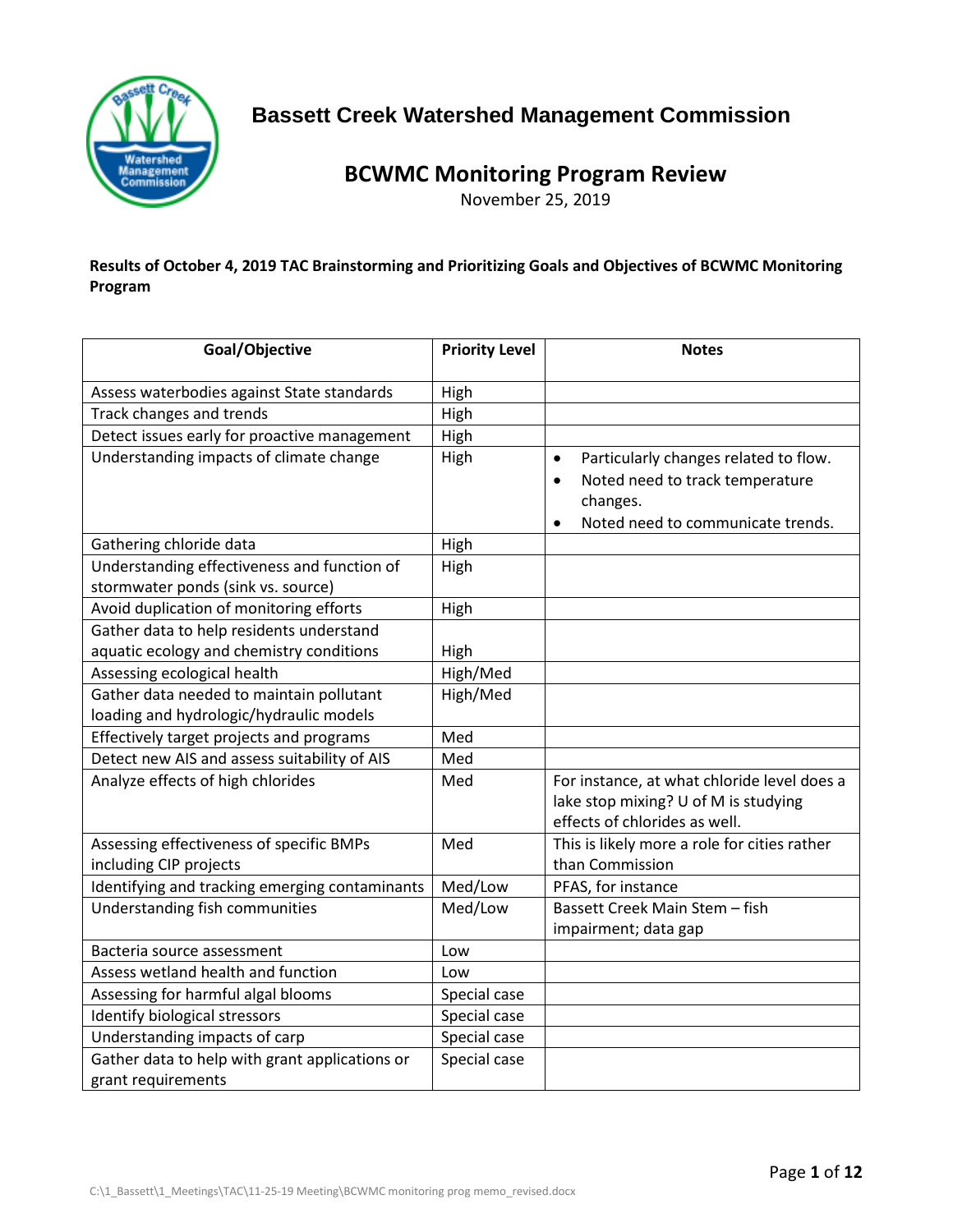This memo answers the question "how well does the current monitoring program align with or meet the TAC's goals/objectives" for the goals considered a high or medium priority.

For some goals, the memo also answers the following questions:

- What are the minimum monitoring requirements/standards or guidelines?
- Does the BCWMC monitoring program meet the requirements/standards/guidelines? If not, does it exceed requirements or is there a gap and why does it differ?

Note: Potential gaps are highlighted blue; areas that exceed requirements are highlighted yellow.

# **High Priority Goal: Assess waterbodies against State standards**

(*MPCA standards: MN Administrative Rules 7050.0222 Subp. Class 2B waters <https://www.revisor.mn.gov/rules/7050.0222/>*)

- 1. How well does current monitoring program align with/meet the TAC's goals/objectives?
	- Lake water quality monitoring program meets this goal, including future listings with respect to aquatic plants (lake plant IBI)
	- Stream monitoring:
		- o Biological/macroinvertebrate monitoring program meets this goal for biological standards, with the exception of fish monitoring (not included in BCWMC program)
		- o Stream flow and water quality monitoring program meets this goal
- 2. What are the minimum monitoring requirements/standards or guidelines?
- 3. Does the BCWMC monitoring program meet the requirements/standards/guidelines? If not, does it exceed requirements or is there a gap and why does it differ?
	- **For assessing lake eutrophication** (*MPCA Guidance Manual for Assessing the Quality of Minnesota Surface Waters for Determination of Impairment: 305(b) Report and 303(d) List 2020 Assessment and Listing Cycle*):
		- o Minimum data requirements for assessing lake eutrophication:
			- Samples collected over a minimum of 2 years (in the 10-year assessment period)
				- ECWMC monitoring program for Priority 1 water bodies exceeds the requirement as they are monitored every 3 years (i.e., 3 years of data every 10 years)
				- $\triangleright$  BCWMC monitoring program for Priority 2 waterbodies meets this requirement as they are monitored every 5 years (i.e., 2 years of data every 10 years)
			- Samples collected from June to September. Typically, a minimum of 8 individual data points (over the 2 years) required for TP, corrected chlorophyll-a (chl-a corrected for pheophytin), Secchi disc.
				- $\triangleright$  BCWMC collects data on 5 occasions during June through September of each year.
				- Priority 1 water bodies = 15 data points in 10 years
				- $\triangleright$  Priority 2 waterbodies = 10 data points in 10-years
				- $\triangleright$  BCWMC lake monitoring = collection of one sample within two weeks after ice out, which is outside of the required June through September period
			- Samples collected from upper most 3 meters of water column
				- $\triangleright$  BCWMC lake monitoring = phosphorus data collected at different depths, not just at the water surface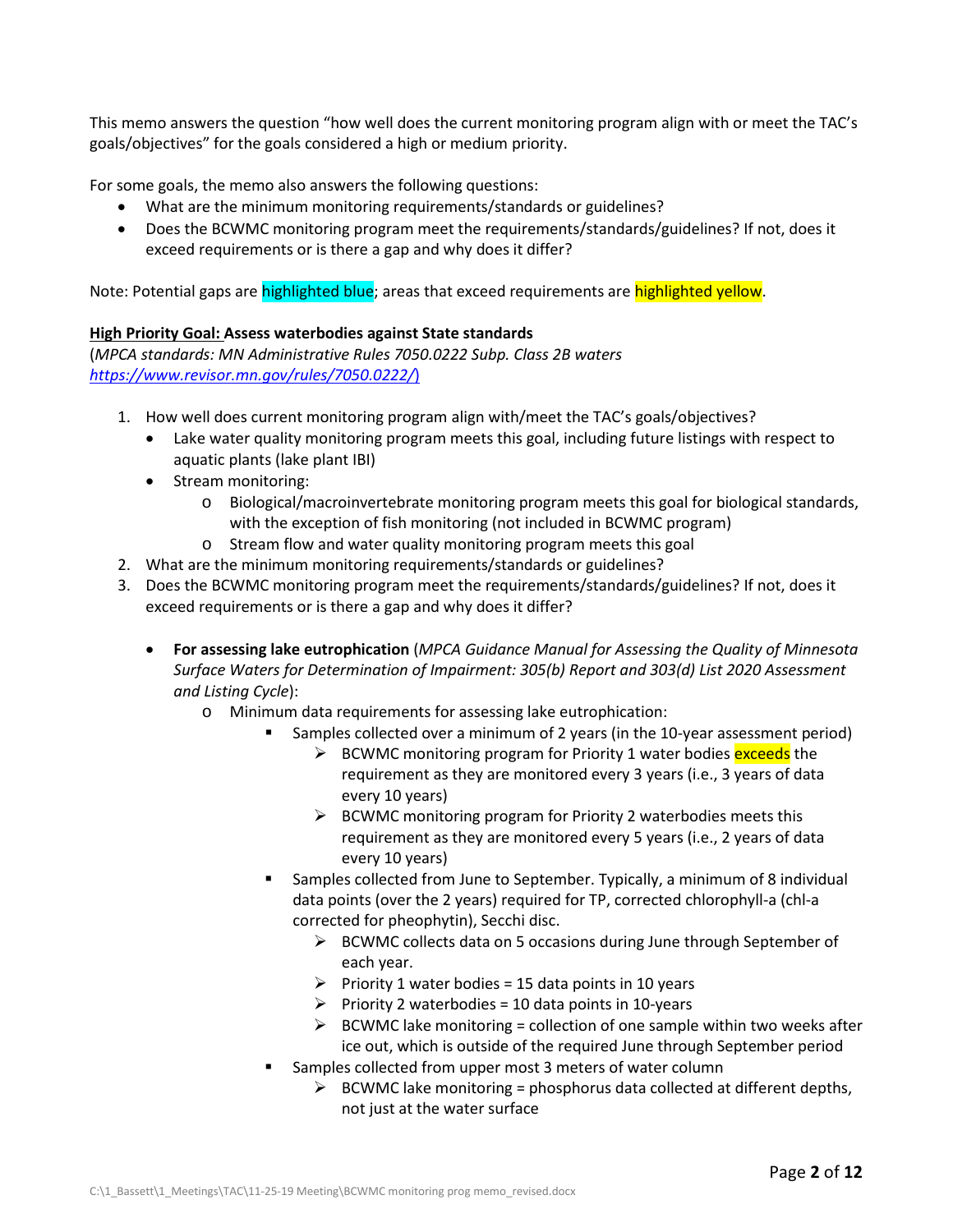- $\circ$  How and why does the BCWMC monitoring program exceed the minimum requirements?
	- Priority 1 waterbodies are monitored more frequently than required in order to better track trends and identify potential issues in a timely manner.
	- BCWMC also analyzes for soluble reactive phosphorus and total nitrogen to more completely assess lake eutrophication, including the quantity of phosphorus readily available to algae (soluble reactive phosphorus) and whether the lake's water quality is driven by phosphorus or nitrogen—total nitrogen to total phosphorus ratio shows whether phosphorus or nitrogen is the nutrient limiting algal growth. The latter informs the Commission as to whether phosphorus loading reduction from the watershed would be expected to improve lake water quality.
	- BCWMC also collects the following additional field data at 1-meter depths: dissolved oxygen, temperature, specific conductance, pH, and oxidation reduction potential. The additional field data provide a comprehensive assessment of lake processes which impact lake eutrophication, such as stratification, mixing, anoxia, oxidation/reduction potential (indicates internal phosphorus loading potential from sediment), and productivity (e.g., increased algal and plant growth cause pH increases). Specific conductance also helps to detect changes in lake chloride concentrations.
	- **BCWMC also collects phytoplankton and zooplankton samples. Phytoplankton** and zooplankton data provide a more thorough assessment of the lake ecosystem, including changes in eutrophication. Additionally, the phytoplankton data inform of blue-green algal blooms and the risk of public health concerns from the blooms. Zooplankton analyses provide an opportunity for early detection of invasive species such as spiny waterflea and possibly zebra mussel veligers. Changes in zooplankton data also could indicate changes in toxic substances (e.g., increases in a toxic substance would cause zooplankton declines).
- **For assessing stream eutrophication** (*MPCA Guidance Manual for Assessing the Quality of Minnesota Surface Waters for Determination of Impairment: 305(b) Report and 303(d) List 2020 Assessment and Listing Cycle*):
	- o Minimum data requirements for assessing stream eutrophication: For TP, chlorophyll-*a*, and BOD5: Minimum of 12 measurements per parameter within the 10-year assessment period (minimum 2 years required); seasonal average of June to September data
		- $\triangleright$  For BCWMC monitoring on North Branch, Sweeney Lake Branch, and Plymouth Creek, samples are generally collected April - November with some additional samples collected December - March
		- $\triangleright$  The BCWMC's monitoring program for North Branch, Sweeney Lake Branch, and Plymouth Creek **exceeds** this requirement for TP and chlorophyll-a as they are monitored for two consecutive years every six years (4 years of data every 10 years). BOD5 is not monitored; a gap.
		- $\triangleright$  The MCES Watershed Outlet Monitoring Program (WOMP) for the Main Stem exceeds this requirement for TP and chlorophyll-a because they are monitored annually (10 years of data every 10 years). BOD5 is not monitored; a gap.
		- $\triangleright$  Although the specific number of measurements June September could vary depending upon distribution of the 15 sample events during each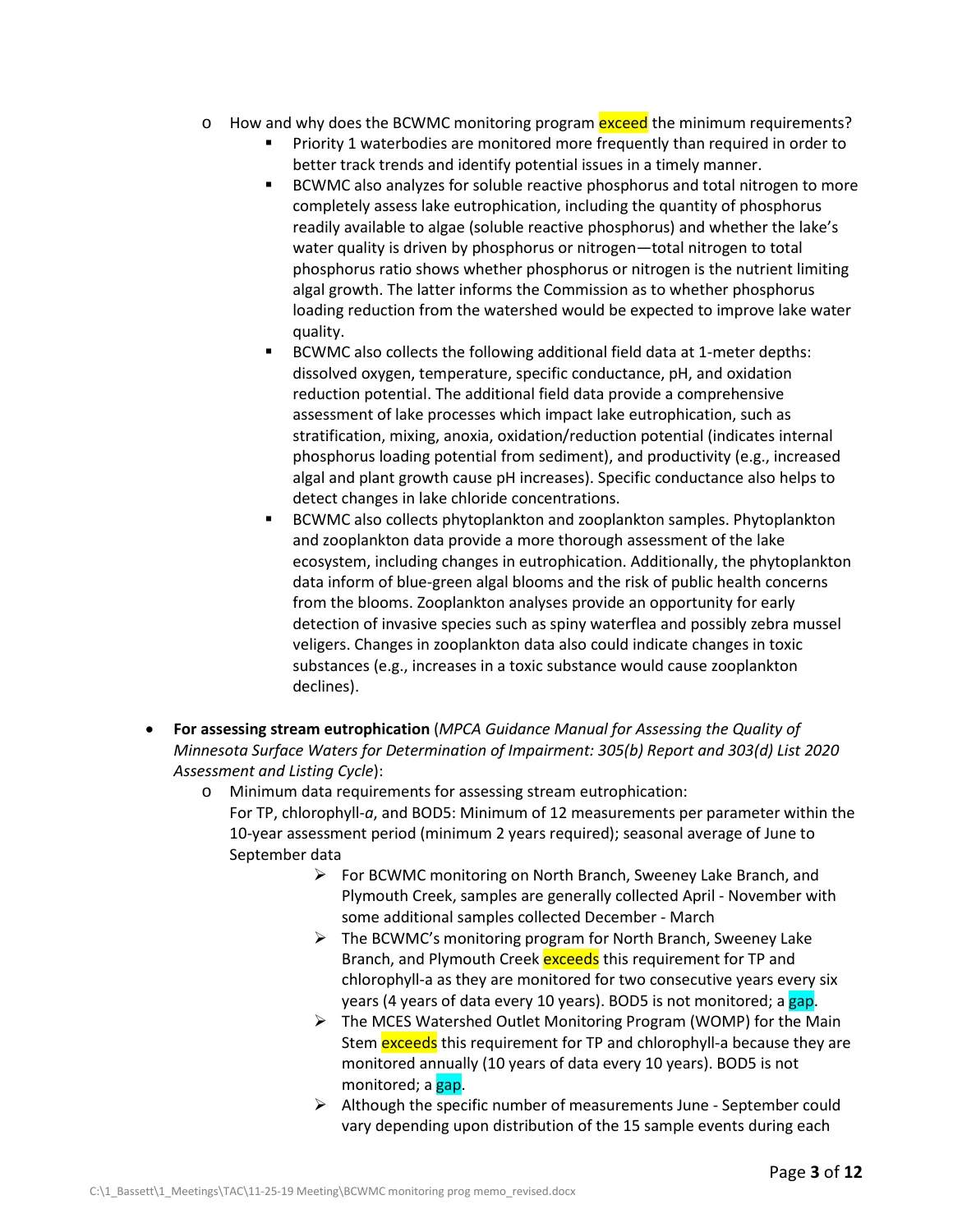year of monitoring, it is anticipated that approximately 8 sample events would occur per year for a total of 32 samples in 10 years. BOD5 is not monitored; a gap.

- $\triangleright$  WOMP station collects samples about 18 to 22 times June September for a total of about 180 to 220 samples in 10 years. BOD5 is not monitored; a gap.
- $\triangleright$  The BCWMC stream monitoring program and MCES WOMP program collect TP and chlorophyll-*a* samples throughout the year, which exceeds the guidelines of June through September monitoring.
- How and why does the BCWMC monitoring program exceed the minimum requirements?
	- $\triangleright$  BCWMC/MCES WOMP monitoring programs exceed the minimum requirements because the streams are monitored more frequently than required for TP and chlorophyll-a. BCWMC monitoring exceeds this requirement because the program was designed to align with WOMP monitoring for consistency across the watershed, and to understand conditions during a longer portion of the year. MCES WOMP monitoring exceeds the requirement because the program is designed to understand stream conditions year-round. The streams are not monitored for BOD5 as it is not expected to be a problem; this is a gap.
- o For DO flux: Minimum of a 4-day deployment is required June to September; minimum of two deployments over separate years in the assessment window is required.
	- $\triangleright$  BCWMC and WOMP monitoring programs do not include dissolved oxygen deployment; this is a gap.
	- Why is there a gap with the BCWMC/MCES WOMP monitoring program?
		- $\triangleright$  The BCWMC/MCES WOMP monitoring programs do not include oxygen deployment. The BCWMC's program gap occurs because the BCWMC program was aligned with WOMP monitoring protocols for consistency across the watershed. Although the MCES WOMP program does not currently include oxygen deployment, MCES indicated possible DO deployment in 2020 during July and August, in response to remarkably low instantaneous DO measurements in summer 2019 at the WOMP station.
- o For pH: Range is 6.5 ≤ concentration ≤ 9.0; minimum of 20 samples needed to indicate standard is met; June to September data
	- $\triangleright$  BCWMC monitoring for North Branch, Sweeney Lake Branch, and Plymouth Creek does not include pH measurements; this is a gap
	- $\triangleright$  The MCES WOMP for the Main Stem includes about 8 measurements during June through September; this is a gap.
	- Why is there a gap with the BCWMC/MCES WOMP monitoring program?
		- $\triangleright$  The BCWMC monitoring program was designed to be consistent with WOMP monitoring. When the program began, the WOMP program did not include pH. Although MCES recently added pH to the WOMP monitoring program, BCWMC has not yet added pH to the program. If BCWMC changes its program to be consistent with MCES WOMP, a gap will exist because the number of samples collected by the MCES WOMP program is less than the minimum data requirement.
		- $\triangleright$  The MCES WOMP for the Main Stem includes pH measurements about 25 to 30 times per year and only about 8 times during June through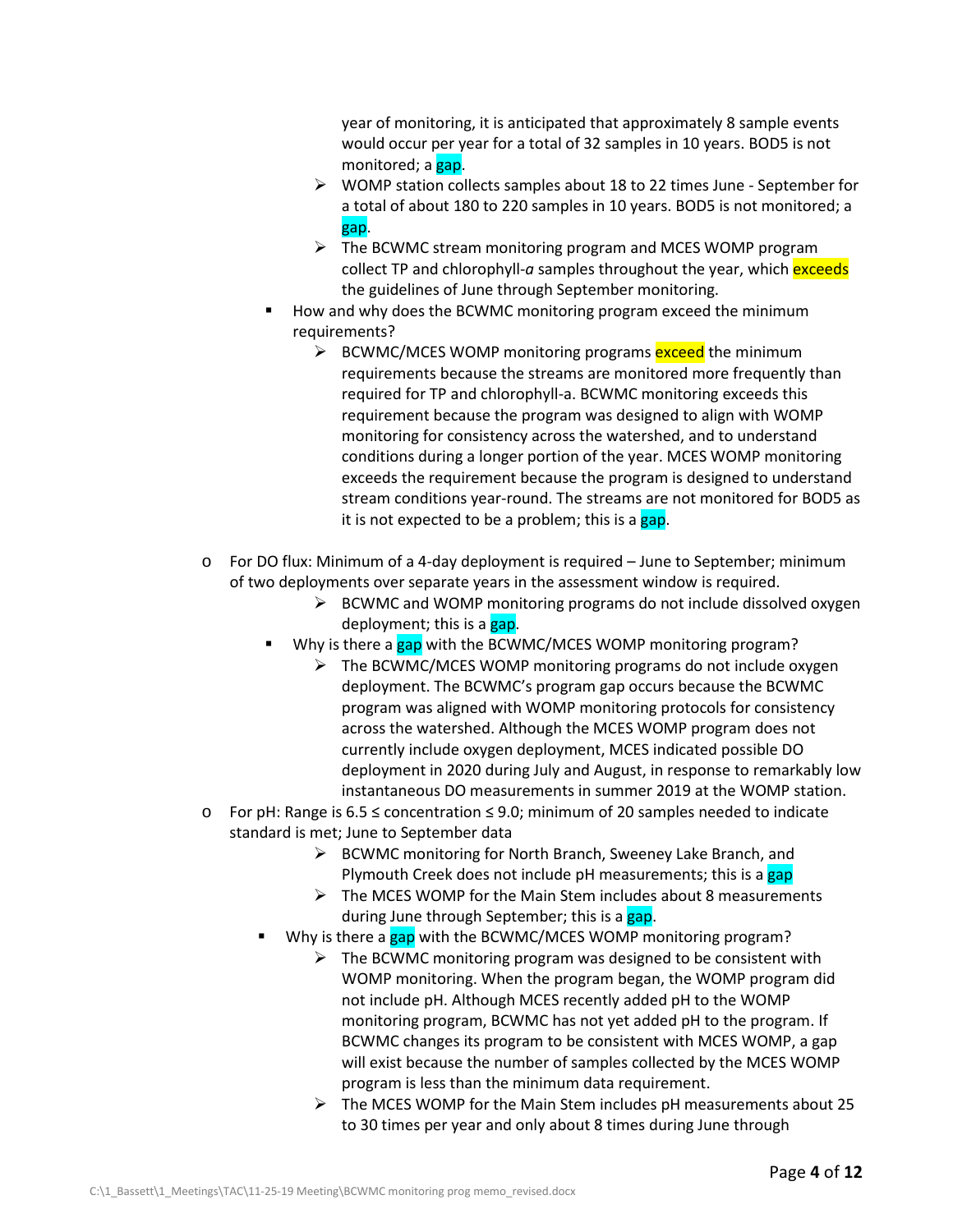September, which is less than the minimum data requirement. MCES monitors pH at the same frequency of other field parameters. Increasing the frequency of pH monitoring would would require additional site visits exclusively for measurement of pH.

- **For assessing stream total suspended solids (TSS)** (*MPCA Guidance Manual for Assessing the Quality of Minnesota Surface Waters for Determination of Impairment: 305(b) Report and 303(d) List 2020 Assessment and Listing Cycle*):
	- o Data for assessments must be collected from April through September
	- o A stream is considered impaired for TSS if the TSS measurement exceeds the standard more than 10% of the days of the assessment season (April through September) or at least three TSS measurements exceed the standard
		- $\triangleright$  BCWMC monitoring on North Branch, Sweeney Lake Branch, and Plymouth Creek exceeds this requirement. Data are generally collected April - November with some additional samples collected December - March
		- $\triangleright$  The MCES WOMP monitoring program exceeds this requirement. Grab samples are collected every two weeks year-round (26 samples per year) and storm-activated discrete auto grab samples during storm events are collected 10 to 15 times each year.
		- Why does the BCWMC/MCES WOMP monitoring program exceed the minimum requirements?
			- $\triangleright$  BCWMC monitoring on North Branch, Sweeney Lake Branch, and Plymouth Creek is designed to be consistent with WOMP monitoring and to understand conditions during a longer portion of the year.
			- $\triangleright$  MCES WOMP monitoring program is designed to understand stream conditions year-round.
- **For assessing stream E. coli** (*MPCA Guidance Manual for Assessing the Quality of Minnesota Surface Waters for Determination of Impairment: 305(b) Report and 303(d) List 2020 Assessment and Listing Cycle*):
	- o E. coli results must be analyzed within 24 hours of sample collection to be used for assessment
	- o Data aggregated over the full 10-year period by individual month (e.g., all April values for all 10 years, all May values, etc.).
	- o At least three months of data must be collected, preferably between June and September, and at least 5 values must be collected per month for those three months (15 samples).
		- $\triangleright$  BCWMC monitoring on North Branch, Sweeney Lake Branch, and Plymouth Creek does not meet this requirement; this is a gap. Grab samples are analyzed for E. coli so they can be analyzed within 24 hours of collection. Approximately 15 grab samples are collected per 2-year monitoring period. The distribution of the samples over the year will vary, but it is expected that approximately 4 samples will be collected during the June - September period. During each 10-year assessment period, it is anticipated that 16 samples will be collected during the June through September period (4 months); this is 4 samples per month.
		- > MCES WOMP monitoring exceeds this requirement. Approximately 26 grab samples per year are collected (every two weeks). Samples are collected during all twelve months of the year. During each 10-year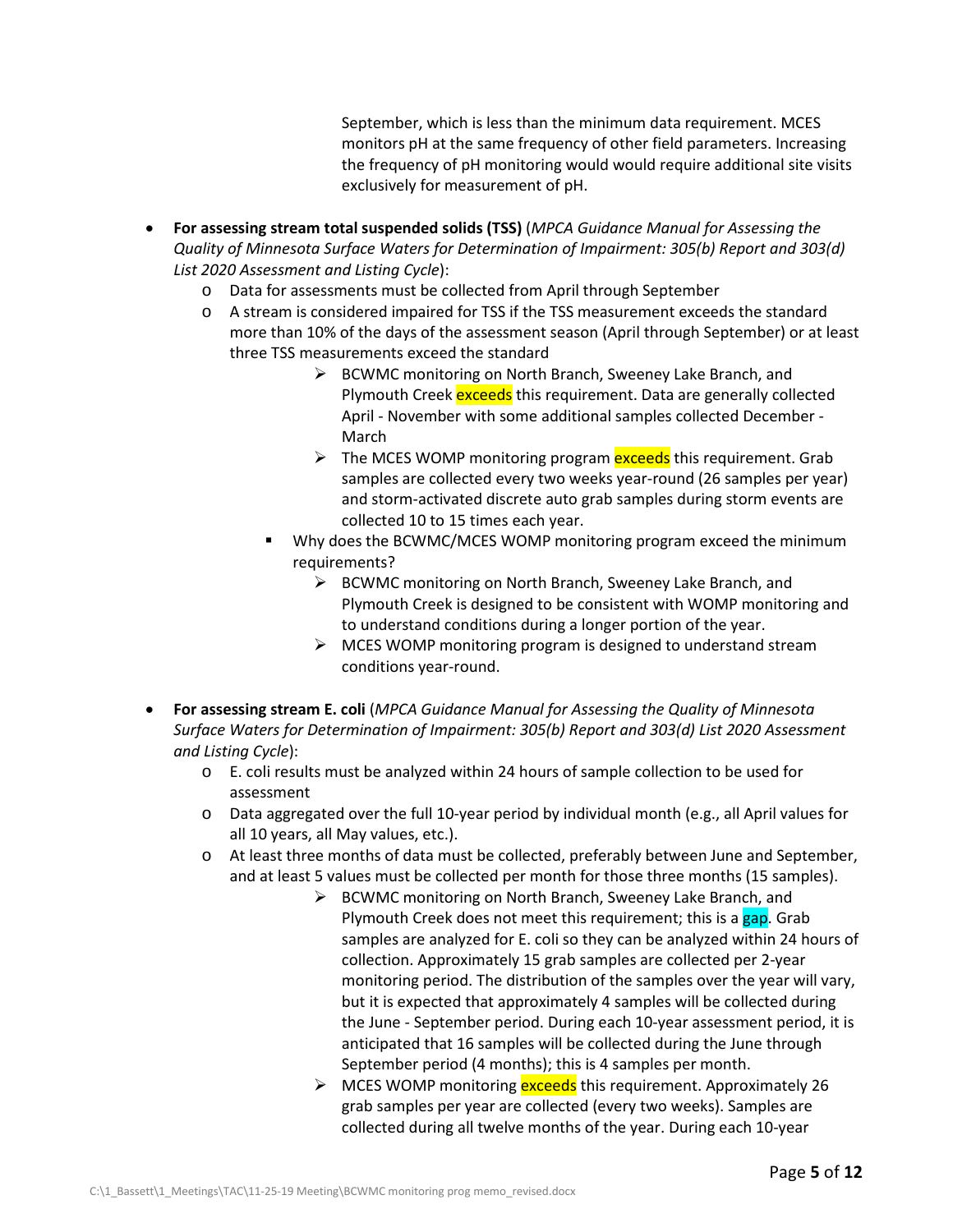assessment period, 40 samples will be collected during the June-September period (4 months).

- Why does the BCWMC monitoring program exceed the minimum requirements?
	- ▶ BCWMC monitoring program for North Branch, Sweeney Lake Branch, and Plymouth Creek exceeds this requirement in order to be aligned with WOMP monitoring protocols for consistency across the watershed.
	- $\triangleright$  MCES WOMP monitoring program is designed to annually understand stream conditions year-round.
- **For assessing stream un-ionized ammonia**: (*MPCA Guidance Manual for Assessing the Quality of Minnesota Surface Waters for Determination of Impairment: 305(b) Report and 303(d) List 2020 Assessment and Listing Cycle*):
	- $\circ$  Ammonia at elevated levels in the un-ionized form (NH<sub>3</sub>) is toxic to aquatic life. The chronic un-ionized ammonia standard for Bassett Creek and Plymouth Creek is < 0.04 mg/L un-ionized ammonia. The fraction of total ammonia in the un-ionized form in water is dependent on ambient pH and temperature. Therefore, pH and temperature as well as total ammonia must be measured at the same time and place to determine the un-ionized ammonia concentration. The quantity of data required for assessing impairment is not specified; this is a gap.
		- The BCWMC stream monitoring program currently does not measure pH. Because pH measurement at the time of total ammonia sample collection is required to compute un-ionized ammonia, un-ionized ammonia concentrations cannot be determined from the BCWMC's current monitoring program. The MCES program meets the requirement because temperature, pH, and total ammonia are measured at the same time and place.
			- $\triangleright$  Why is there a gap with the current BCWMC monitoring program? The BCWMC monitoring program was designed to be consistent with WOMP monitoring which did not include pH when the program was initiated. Although MCES recently added pH to the WOMP monitoring program, BCWMC has not yet added pH to the program. Without pH, it is not possible to compute un-ionized ammonia.
- **For assessing stream trace metals** (cadmium, chromium, copper, lead, nickel, and zinc): : (*MPCA Guidance Manual for Assessing the Quality of Minnesota Surface Waters for Determination of Impairment: 305(b) Report and 303(d) List 2020 Assessment and Listing Cycle*):
	- o The MPCA guidance does not specify the amount of data required for assessing trace metals. The chronic standards vary with ambient total hardness. Therefore, hardness and metals must be measured at the same time and place to determine the standards used for assessing trace metals.
		- The BCWMC and WOMP programs include collection of trace metals and hardness at the same time and place. Hence, the programs meet minimum data requirements.
- **For assessing lake and stream chloride**: (*Monitoring guidelines from MPCA's Statewide Chloride Management Plan Draft April 2019*)
	- o For lakes: collect samples January through May and during the typical summer season sampling. Collect a bottom sample and surface sample in lakes with potential for stratification.

For streams: collect samples December through April and during the typical summer season sampling. Collect a matching conductivity reading with each sample taken for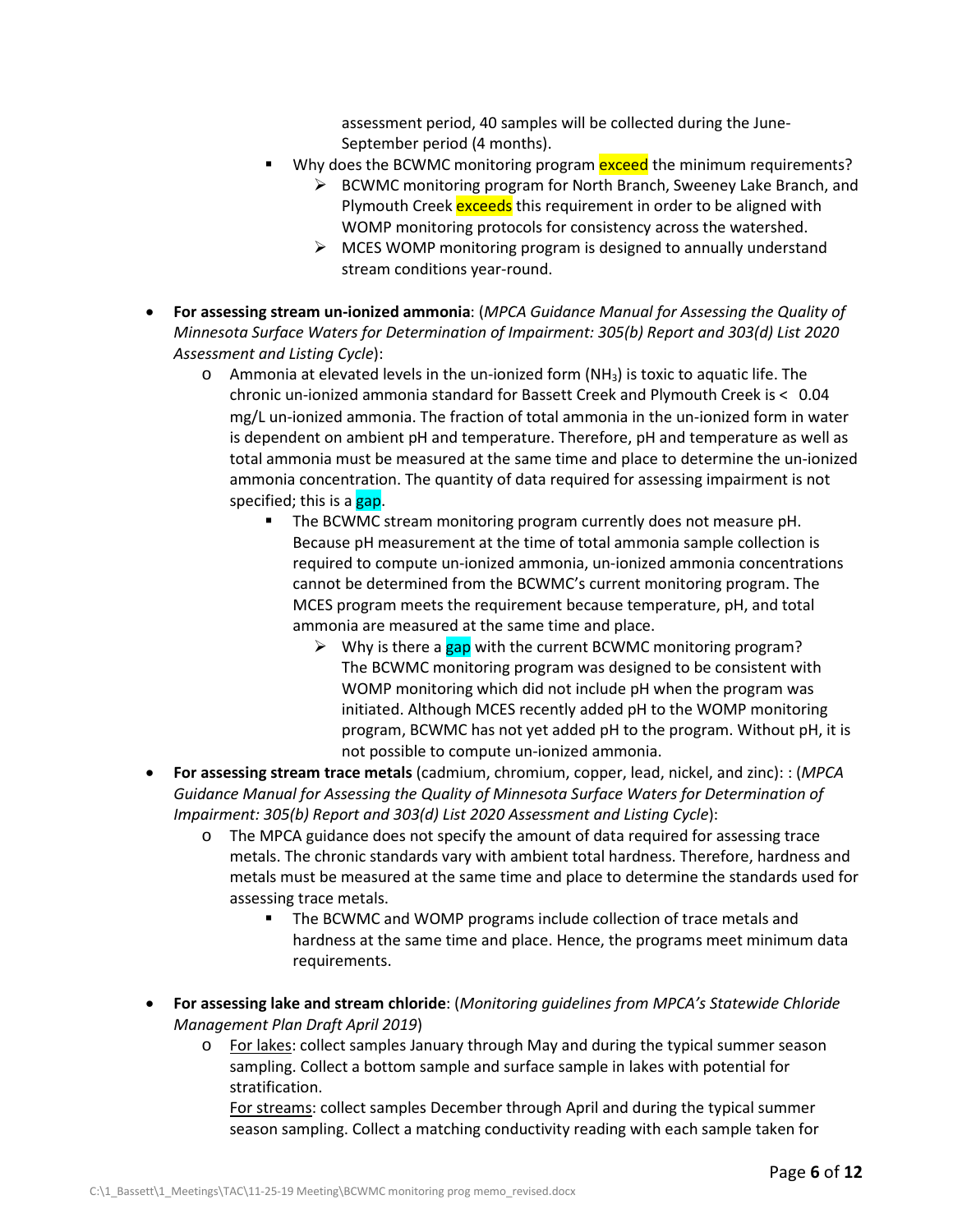chloride analysis.

For waters without data: collect monthly chloride and conductivity data during the critical period. If possible, expand effort to weekly sampling during critical period. For "high risk" waters: (those not currently impaired but showing a high risk of impairment) recommended expansion of monitoring.

- o Lake and streams considered impaired if two or more exceedances of chronic criterion (230 mg/L) within a three-year period or one exceedance of acute criterion (860 mg/L) is considered an impairment.
	- $\triangleright$  BCWMC stream monitoring program for North Branch, Sweeney Lake Branch, and Plymouth Creek meets the minimum data requirements. Samples are collected during the critical December through April period and during the typical summer season. A conductivity reading occurs with each sample taken for chloride analysis.
	- $\triangleright$  BCWMC lake monitoring program includes collection of chloride data May through September. Because the program includes sampling from both the surface and bottom during the January through May period and during the typical summer season, the program appears to meet the minimum data requirements. However, the MPCA's monitoring guidelines suggest more frequent sampling for lakes with no data (monthly sampling during January – May), and for lakes not currently impaired but showing a high risk of impairment, even more frequent sampling is recommended (e.g., weekly or twice weekly); potential gap.
- **For assessing the stream index of macroinvertebrate biological integrity (MIBI)** (*MPCA's Macroinvertebrate Data Collection Protocols for Lotic Waters in Minnesota 2017*): The MIBI score is the sum of the scores from 10 individual metrics. Each metric assesses an attribute of the macroinvertebrate community, and collectively the metrics assess the overall health of the community. Each MIBI metric has a scale of 0 to 10; increasing scores indicate improving conditions. The maximum possible MIBI score is 100.
	- o Minimum data requirements:
		- Reach length = 35x mean stream width; minimum reach length = 150 meters; maximum reach length = 500 meters.
		- Conduct sampling during daylight late-July through October.
		- Sample when streams are at or near base-flow, not during flood or drought events.
		- **EXECONDUCT** Conduct macroinvertebrate community sampling in conjunction with the water chemistry and physical habitat assessment protocols
		- Stream assessment determinations: MIBI score must meet or exceed standard (at least 37 for Bassett Creek).

(*MPCA 2014c [\[Water Chemistry Assessment Protocol for Stream Monitoring Sites\]](https://www.pca.state.mn.us/sites/default/files/wq-bsm3-06.pdf) and MPCA 2014d [\[MPCA Stream Habitat Assessment \(MSHA\) Protocol for Stream Monitoring](https://www.pca.state.mn.us/sites/default/files/wq-bsm3-02.pdf)  [Sites\]](https://www.pca.state.mn.us/sites/default/files/wq-bsm3-02.pdf)*). Additional protocols that may be used during a site visit include: MPCA 2012 [*[Stream Condition and Stressor Identification \(SCSI\) protocol for Stream Monitoring Sites\]](https://www.pca.state.mn.us/sites/default/files/wq-bsm3-05.pdf) and MPCA 2014e [\[Channel Condition and Stability Index \(CCSI\): MPCA protocol for](https://www.pca.state.mn.us/sites/default/files/wq-bsm3-09.pdf)  [assessing the Geomorphic Condition and Stability of Low-Gradient Alluvial Streams](https://www.pca.state.mn.us/sites/default/files/wq-bsm3-09.pdf)*].

 $\triangleright$  BCWMC program meets the minimum data requirements. Samples collected in early October using MPCA methodology per the minimum data requirements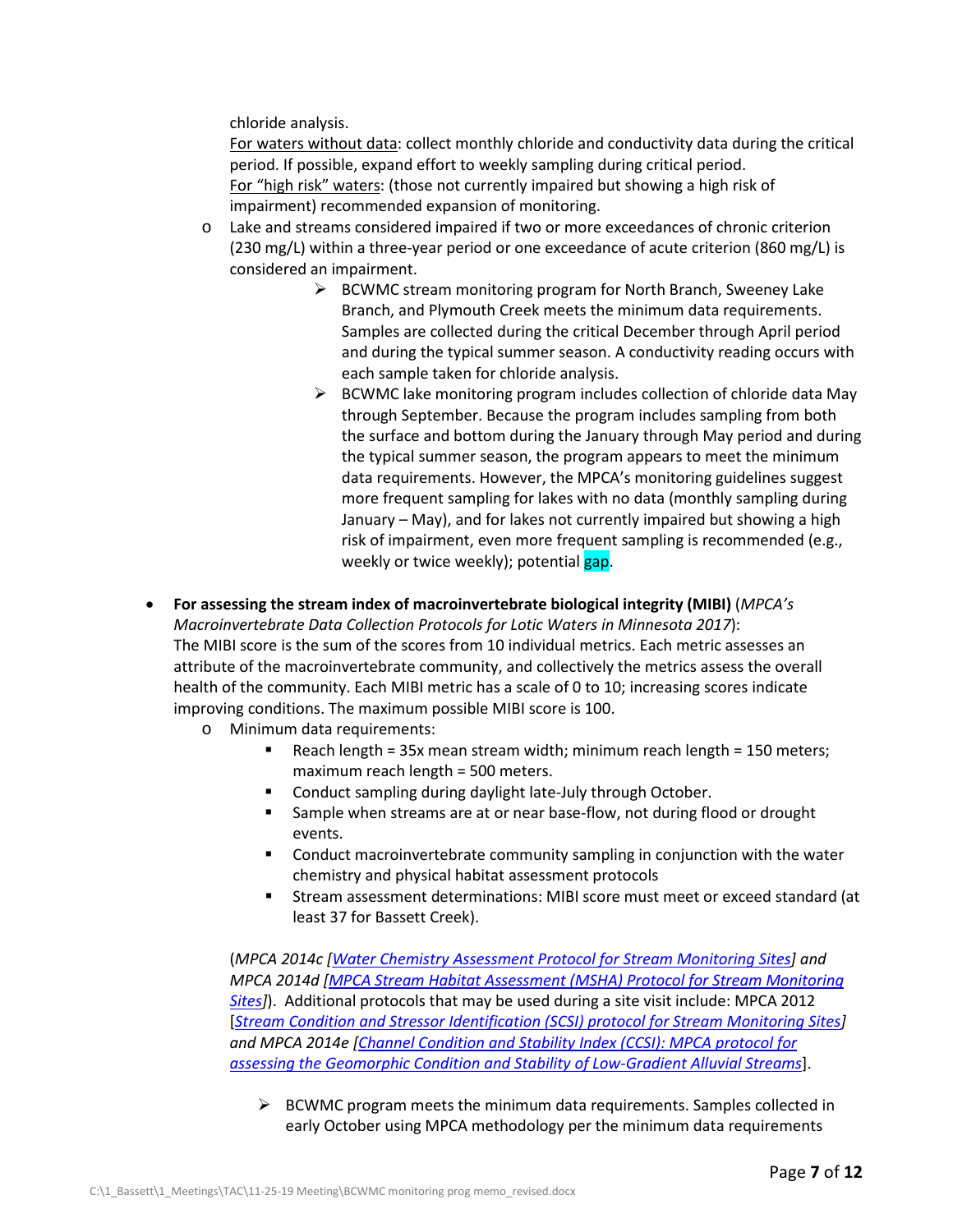described above. A habitat assessment occurs after collection of the macroinvertebrate samples. Water chemistry data are collected from a location very near the macroinvertebrate sample location

• **For assessing the lake plant eutrophication index of biological integrity (IBI):**

(*MDNR-developed lake plant eutrophication IBI; Radomski, P. and D. Perleberg. 2012. Application of a versatile aquatic macrophyte integrity index for Minnesota lakes. Ecological Indicators 20:252- 268*). Used to measure eutrophication stress to lake plant communities and based on measurements of species diversity and composition, including algae; and species abundance and condition. Currently, the MPCA uses this IBI as supporting information only in assessing the lake fish IBI.

- o Monitoring guidelines for assessing lake plant eutrophication.
	- Not specific on number of years of data or how many monitoring events
	- Recommended 100 sample points per survey
	- Four sampling method options for the aquatic plant survey National Lakes Assessment Project plant survey method (NLAP), transect survey method, point intercept survey method, and Minnesota Biological Survey method (MCBS).
	- **IBI score compared to standard to assess impairment. However, MPCA currently** uses this IBI only as supporting information in assessing the lake fish IBI.
	- $\triangleright$  BCWMC lake monitoring program meets the guidelines. BCWMC uses the point intercept survey method, one of the four recommended methods. Per MDNR recommendations, BCWMC uses up to 125 sample points to ensure sufficient sample points for statistical evaluation of the data; sample points are spaced  $20 -$ 100 meters apart.

# • **For assessing the lake fish index of biological integrity (IBI)**

The fish IBI only applies to Medicine Lake because it is the only lake in the watershed with a surface area greater than 100 acres. The MDNR has conducted fish surveys on Medicine Lake at a frequency of 2 to 8 years during 1981 through 2017. The BCWMC does not regularly monitor fish communities. However, MDNR staff have committed to conduct annual fish IBI surveys as part of the MPCA's every-10-year watershed assessment schedule, which meets the criteria for assessment. The MDNR developed the lake fish IBI that the MPCA incorporated into its every-10 year watershed assessment process. The DNR developed four fish-based IBI tools for lakes 100 – 10,000 acres in size. Each IBI tool/score is generated using between eight and 15 calculated measurements. Examples include: the number of intolerant species sampled, the number of tolerant species sampled, the number of vegetation-dwelling species sampled, the percentage of small benthic individuals captured in seining and electrofishing sampling gears, and the percentage of insect-eating species sampled in trap nets. The MDNR uses gill netting, trap netting, seining and backpack electrofishing to develop a full picture of the fish community living in a lake. Information on the number of species and quantity of individuals collected are used to calculate the IBI score, which ranges from  $0 - 100$ .

- o Minimum data requirements for assessing lake fish IBI: MDNR staff perform the fish sampling: gill netting, trap netting, seining and backpack electrofishing
- o Lake assessment determinations: The IBI score is compared to the standard to assess if the lake is impaired. The MPCA uses the lake plant eutrophication IBI as supporting information when making the assessment.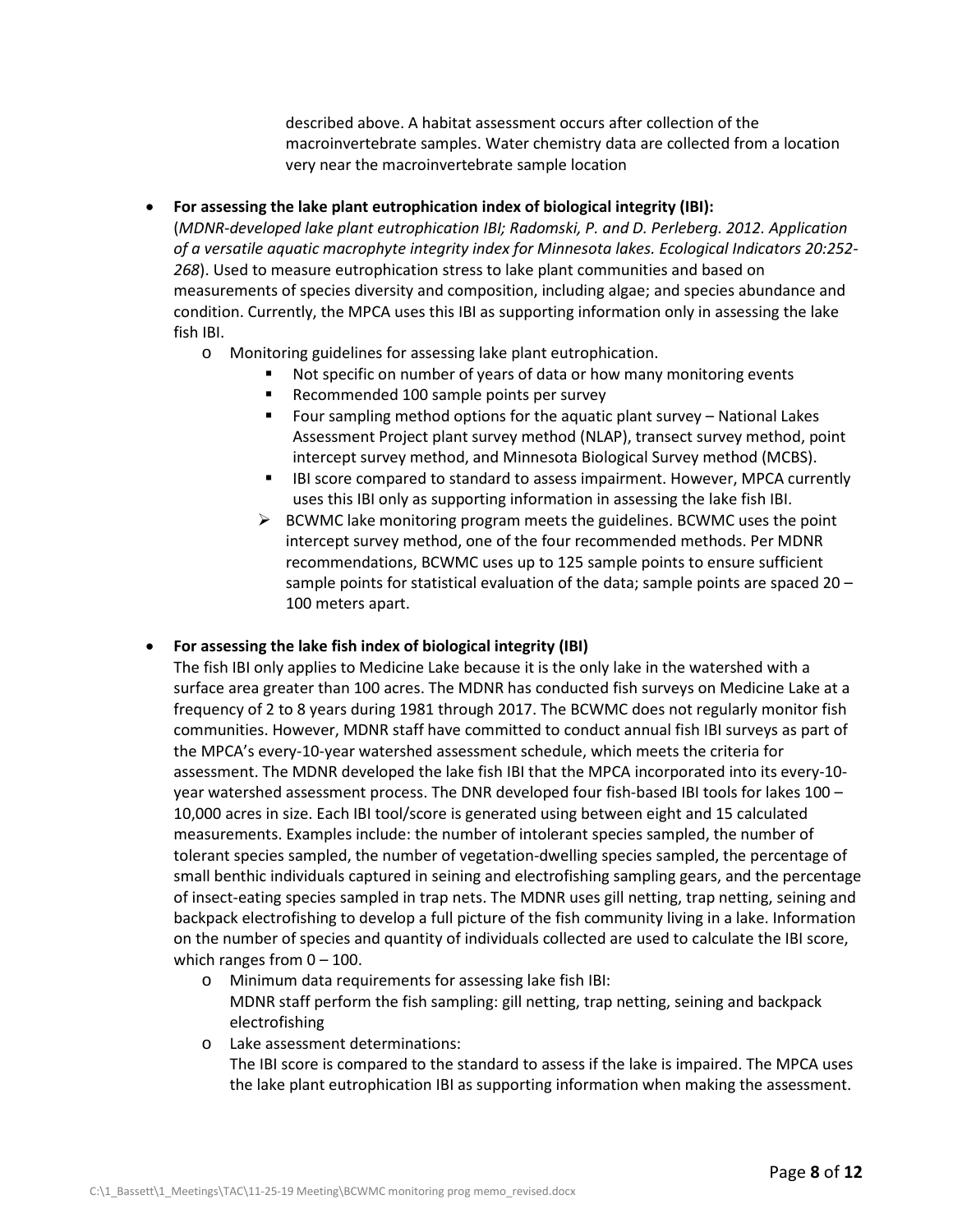# **High Priority Goal: Track changes and trends**

1. How well does current monitoring program align with/meet the TAC's goals/objectives?

Overall, the BCWMC monitoring programs are designed with the goal to track changes over time. In many cases, our monitoring record goes back to the 1970s. Trends are analyzed and reported during every regular monitoring season.

- 2. What are the minimum monitoring requirements/standards or guidelines?
- 3. Does the BCWMC monitoring program meet the requirements/standards/guidelines? If not, does it exceed requirements or is there a gap and why does it differ?
	- To delist a lake with an eutrophication impairment, the MPCA guidance documents notes an improving total phosphorus trend as one basis for delisting, but does not provide requirements for statistical analyses. BCWMC uses the Mann- Kendall/Sen's Slope trend test to determine trends and uses WQ Stat Plus software to perform the trend analysis. A minimum of 10 data points are required for the Mann-Kendall/Sen's Slope trend test.
	- BCWMC water level monitoring program meets track changes goal. Although BCWMC has not previously statistically analyzed lake level data, it would be possible to perform a Mann-Kendall/Sen's Slope trend test on the annual average data; the lack of analysis could be considered a gap. The BCWMC water level monitoring data is not regularly graphed/shared with the BCWMC or the public; this is a gap. The BCWMC does not collect precipitation data in the watershed, but nearby stations could be used to track monthly precipitation data; this is a gap.
	- BCWMC lake water quality monitoring program meets this goal. The Mann-Kendall/Sen's Slope trend test is performed using the most recent 10 average summer total phosphorus, chlorophyll-a, and Secchi disc values during every regular monitoring season. (program follows MPCA guidelines)
	- BCWMC stream monitoring:
		- o Biological/macroinvertebrate monitoring program meets this goal
		- o Stream flow and water quality monitoring program: MCES tracks changes and trends for the WOMP station; BCWMC monitoring will meet this goal for the other 3 stream segments as monitoring continues

# **High Priority Goal: Detect issues early for proactive management**

- 1. How well does current monitoring program align with/meet the TAC's goals/objectives?
	- Water level monitoring program somewhat meets this goal, but monitoring is only monthly (BCWMC used to monitor twice/month during open water months); potential gap. Water level monitoring program does not include reporting monthly precipitation to show correlation; potential gap (see "track changes and trends" goal above).
	- Lake water quality monitoring program plus CAMP meets this goal (CAMP provides annual monitoring data in between BCWMC monitoring years)
	- Stream monitoring:
		- o Biological/macroinvertebrate monitoring program somewhat meets this goal due to lessfrequent monitoring (once every six years, BCWMC used to monitor once every three years) and nature of the data (chemical water quality monitoring better at detecting issues). The six-year gap between monitoring events could prevent early detection of issues for proactive management; this is a gap.
		- o Stream flow and water quality monitoring program: MCES data for the WOMP station readily available but you need to go find it/review it; BCWMC monitoring data for the other 3 stream segments will be available as monitoring continues (data more helpful in tracking changes than in being proactive). BCWMC monitoring at each stream segment is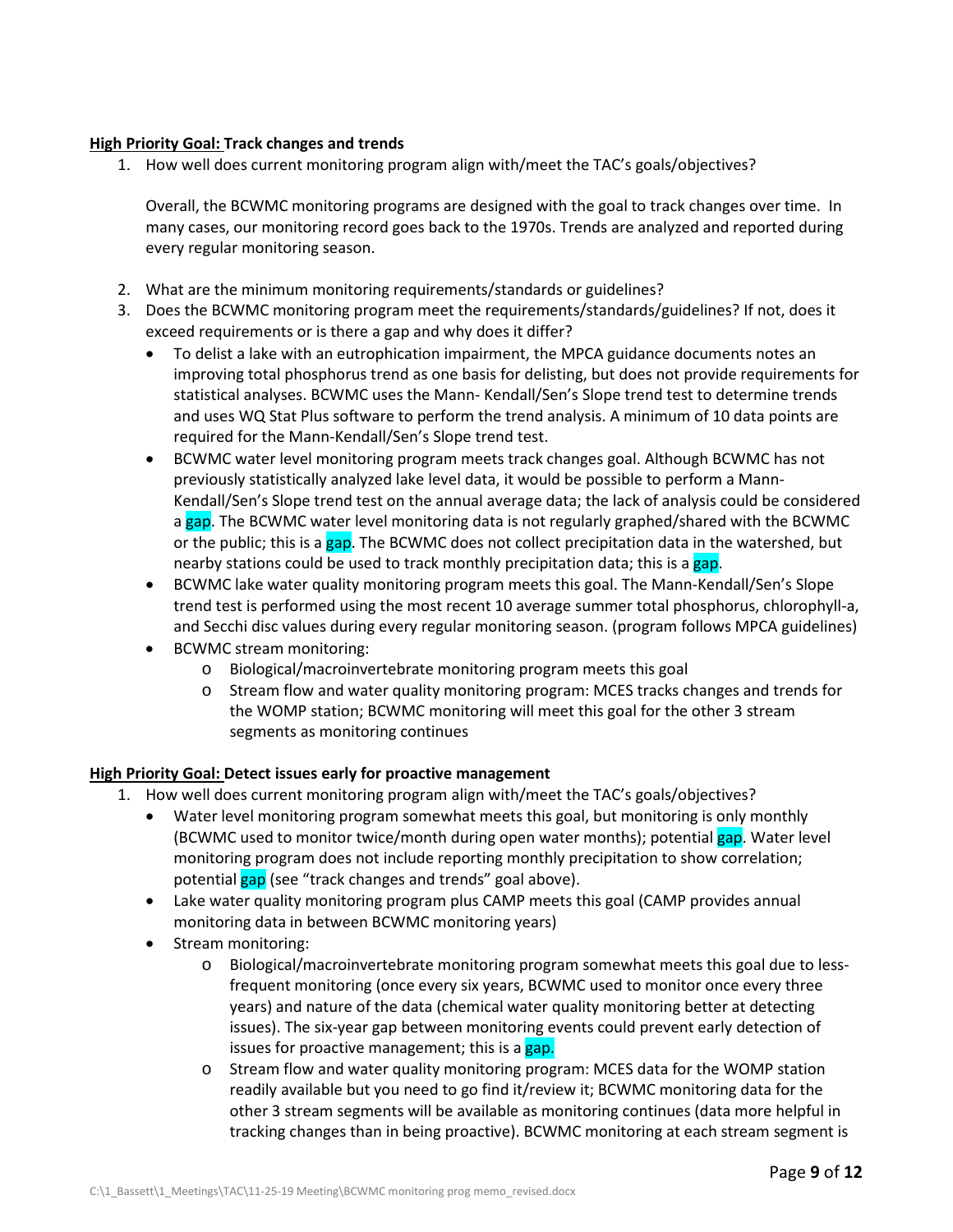once every six years. The six year gap between monitoring events could prevent early detection of issues for proactive management; this is a gap.

# **High Priority Goal: Understanding impacts of climate change:**

- *Particularly changes related to flow*
- *Noted need to track temperature changes*
- *Noted need to communicate trends*
- 1. How well does current monitoring program align with/meet the TAC's goals/objectives?
	- Water level monitoring program meets this goal, even though monitoring is only monthly. Do not currently communicate water levels and do not track monthly precipitation along with water levels – potential gap.
	- Lake water quality monitoring program + CAMP meets this goal (temperature is measured); reporting of temperature changes (or lack thereof) are not regularly communicated – potential gap. Trend analyses of temperature data are not performed to determine statistically significant changes in temperature  $-$  potential gap.
	- Stream monitoring:
		- o Biological/macroinvertebrate monitoring program meets this goal as it is designed to understand and track biological communities which may be altered due to climate change.
		- o Stream flow and water quality monitoring program: MCES data for the WOMP station includes continuous temperature and flow data, which are readily available but you need to go find it/review it. Trend analyses of temperature and flow data are not performed to determine statistically significant changes of temperature and flow; this is a potential gap. BCWMC monitoring data includes continuous temperature and flow data for the other 3 stream segments; this data will be available as monitoring continues. In the future, when sufficient BCWMC monitoring data have been collected, trend analyses of the temperature and flow data could be performed to determine statistically significant changes in temperature and flow, which could indicate climate change.

# **High Priority Goal: Gathering chloride data [see also the "for assessing lake and stream chloride" item under "Assess waterbodies against State standards"]:**

- 1. How well does current monitoring program align with/meet the TAC's goals/objectives?
- 2. What are the minimum monitoring requirements/standards or guidelines?
- 3. Does the BCWMC monitoring program meet the requirements/standards/guidelines? If not, does it exceed requirements or is there a gap and why does it differ?
	- Lake water quality monitoring program somewhat meets this goal by collecting chloride data during regular monitoring (once every 3 to 5 years in lakes). CAMP does not collect chloride data. This is a possible gap if more frequent chloride measurements are warranted.
	- Stream monitoring:
		- o Stream flow and water quality monitoring program: MCES (Main Stem monitoring) meets this goal by collecting chloride samples every year they monitor; the BCWMC monitoring program somewhat meets the goal by collecting chloride data once every 6 years in other streams. This is a possible gap if more frequent chloride measurements are warranted.

# **High Priority Goal: Understanding effectiveness and function of stormwater ponds (sink vs. source)**

- 1. How well does current monitoring program align with/meet the TAC's goals/objectives?
	- This is a potential gap. The BCWMC currently does not monitor stormwater ponds and does not model effectiveness/function using the watershed-wide P8 water quality model. As part of the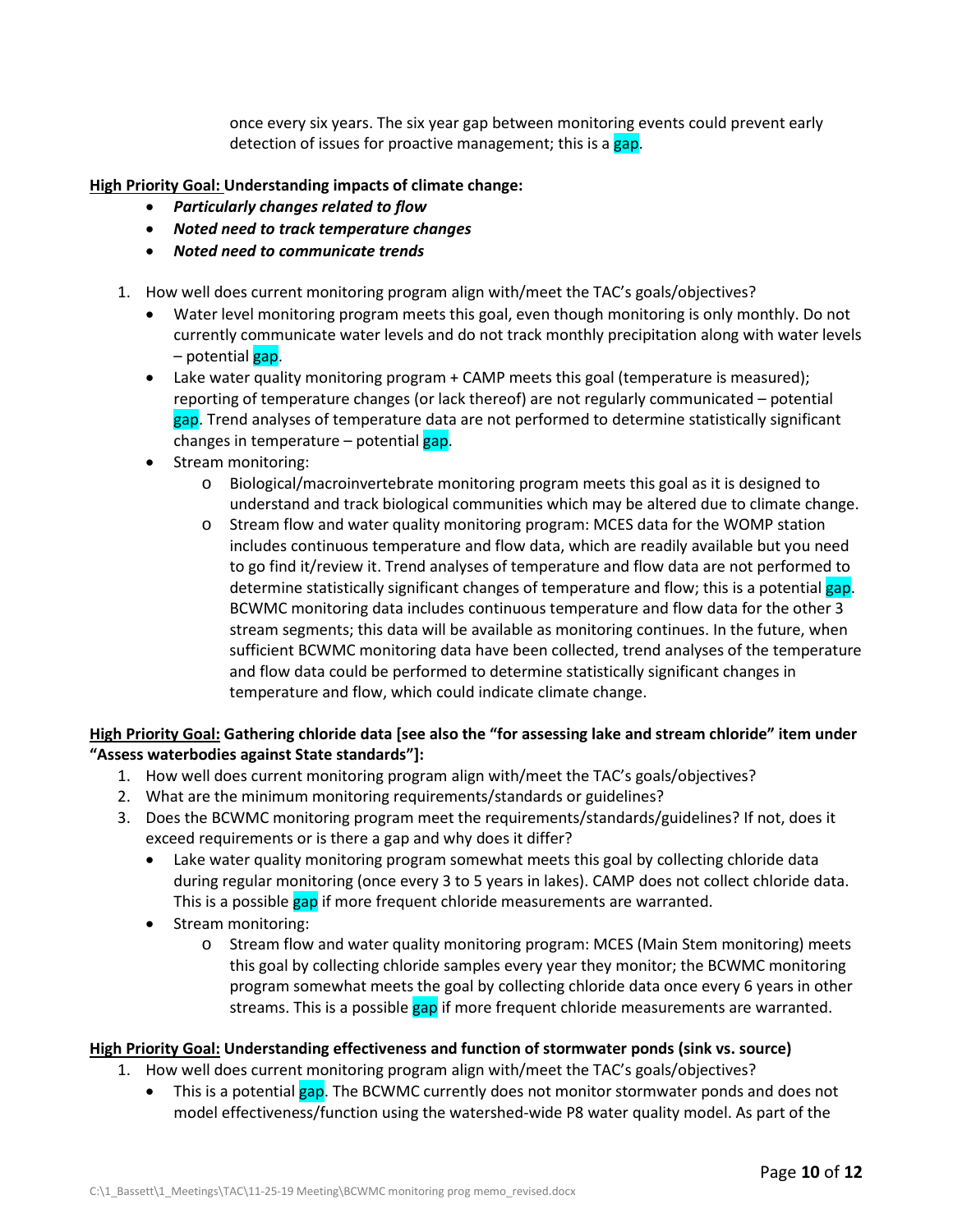2017 annual P8 model update, the BCWMC completed a pond prioritization. The pond prioritization identified the ponds that provide the most water quality treatment (most effective), the ponds that are most likely to fill with sediment, and the ponds that are most important to maintain. Through their MS4 permits, cities are required to assess the effectiveness of their stormwater ponds, so there may not be a role for BWMC in monitoring. There could be a role for the BCWMC to further evaluate high-priority ponds.

• Research underway/ongoing by University of Minnesota/St. Anthony Falls Laboratory.

# **High Priority Goal: Avoid duplication of monitoring efforts**

- 1. How well does current monitoring program align with/meet the TAC's goals/objectives?
	- BCWMC has been doing a better job of coordinating with agencies and member cities regarding monitoring efforts. BCWMC ensures no duplication of specific monitoring, collaborates with other monitoring efforts to reduce costs (TPRD collects samples on our behalf in Medicine Lake), and uses others' data, when available. There may be gaps with some citizen monitoring programs as more data may be collected than we are using or know about, such as MPCA's Citizen Stream Monitoring Program, and Hennepin County's River Watch & Wetland Health Evaluation Program monitoring)

# **High Priority Goal: Gather data to help residents understand aquatic ecology and chemistry conditions**

- 1. How well does current monitoring program align with/meet the TAC's goals/objectives?
	- For the priority waterbodies, BCWMC monitoring is comprehensive and monitoring reports are user-friendly, informative, and available online. A gap may exist for non-priority waterbodies where monitoring/reporting is lacking but residents are still interested in their conditions (such as South and North Rice Ponds).

# **High/Medium Priority Goal: Assessing ecological health**

- 1. How well does current monitoring program align with/meet the TAC's goals/objectives?
	- Due to the significant amount of biological and habitat data collected on both streams and lakes, the BCWMC monitoring program meets this goal. We can always collect more data or perform more studies but it's likely we already have the data needed to make management decisions. The one gap regarding understanding ecological health is the lack of fish data. However, the MDNR collects fish data for some water bodies.

# **High/Medium Priority Goal: Gather data needed to maintain pollutant loading and hydrologic/hydraulic models**

- 1. How well does current monitoring program align with/meet the TAC's goals/objectives?
	- The BCWMC monitoring program generally meets this goal.
	- The BCWMC P8 water quality model is updated annually with data provided by the cities regarding new BMPs or new information about existing BMPs. Stream/inflow monitoring data is used to occasionally update and calibrate the P8 model.
	- The BCWMC XP SWMM model is updated annually with data provided by the cities—new/updated information regarding watershed divides, stormwater ponds, storm sewer pipes, etc.—and with data obtained through the BCWMC plat review process. The model was calibrated at the downstream end using WOMP station data, and at the downstream end of Plymouth Creek using TRPD monitoring data; elsewhere, the model could only be verified using the lake level monitoring data. The BCWMC stream monitoring data will provide flow data that could be used in future calibration efforts.